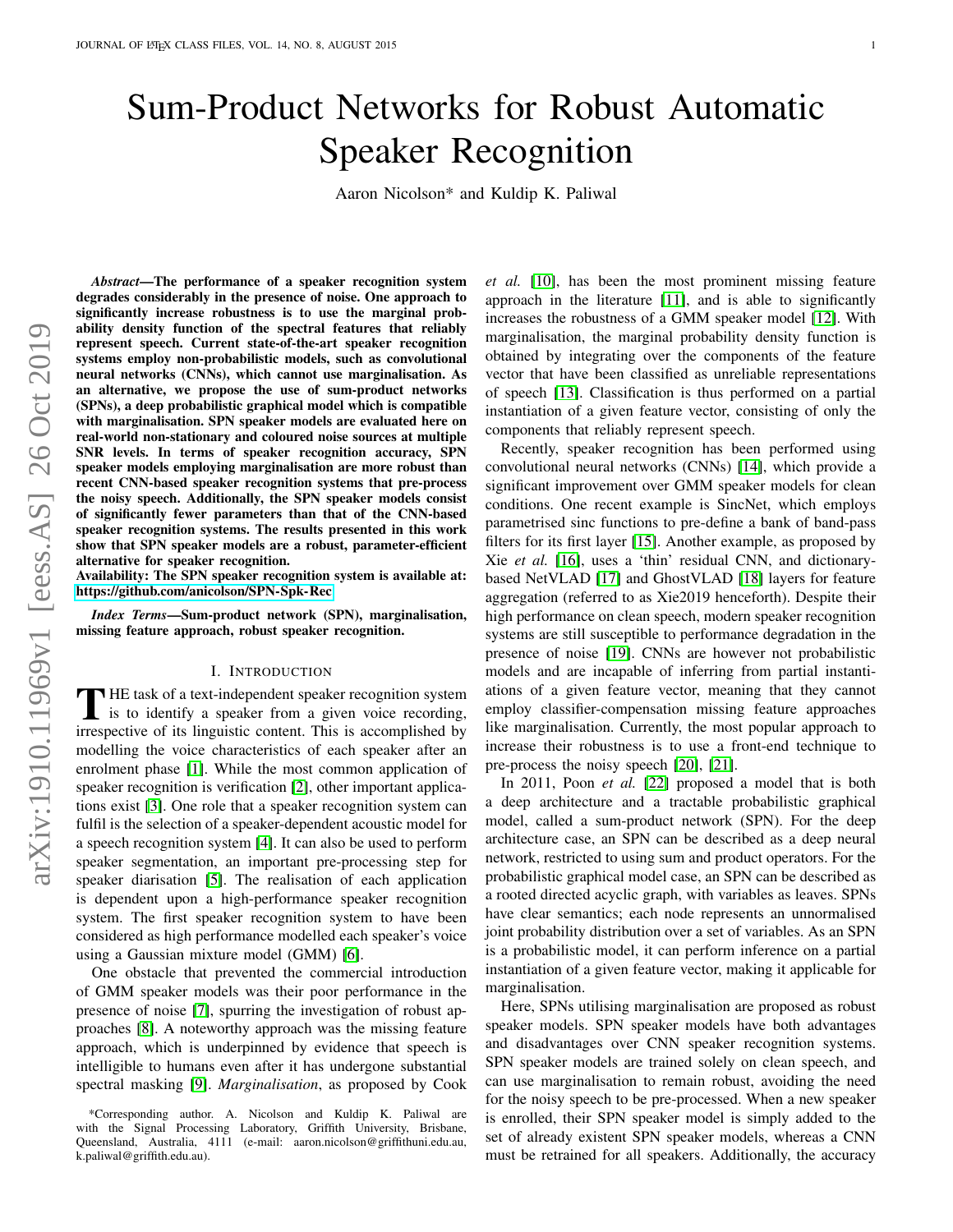of classifying the reliability of a spectral feature has increased in recent years [\[13\]](#page-4-12), further supporting the case for robust SPN speaker models utilising marginalisation. A disadvantage is that SPN structure and weight learning algorithms, as well as libraries, are currently undeveloped, as highlighted by Jaini *et al.* [\[23\]](#page-4-22).

SPN speaker models are evaluated here on a textindependent speaker recognition task against both GMM speaker models [\[24\]](#page-4-23), SincNet [\[15\]](#page-4-14), and Xie2019 [\[16\]](#page-4-15). Both the SPN and GMM speaker models employ marginalisation, whilst SincNet and Xie2019 employ the long short-term memory ideal ratio mask (LSTM-IRM) estimator by Chen *et al.* [\[25\]](#page-4-24) as its front-end. Speaker recognition accuracy is used as the evaluation metric and is found for multiple conditions, including clean speech mixed with real-world non-stationary and coloured noise sources for multiple SNR levels. The paper is organised as follows: the proposed SPN speaker models are presented in Section [II;](#page-1-0) the experiment setup is described in Section [III,](#page-2-0) including a description of each speaker model type; the results and discussion are presented in Section [IV;](#page-2-1) conclusions are drawn in Section [V.](#page-3-0)

### II. SPN SPEAKER MODELS

#### <span id="page-1-0"></span>*A. Frequency Domain Representation*

A frequency domain representation is used as the feature vector for marginalisation, like the power spectral density (PSD) estimate of the short-time Fourier transform (STFT), or the spectral sub-band energies of the PSD estimate. In this work, we use the log-spectral sub-band energies (LSSEs) of a clean speech frame as the feature vector for the SPN and GMM speaker models. The LSSEs are computed from the single-sided PSD estimate<sup>[1](#page-1-1)</sup>:

$$
X_b = \log \sum_{k=0}^{N_l/2} h_{b,k} \hat{P}_k, \quad 0 \le b \le B - 1,
$$
 (1)

where  $N_l$  denotes the frame length in discrete-time samples, k denotes the discrete-frequency index,  $\hat{P}_k$ , for all k, denotes the PSD estimate for a frame, and  $h_{b,k}$ , for all k, denotes the  $b<sup>th</sup>$  filter of a bank of B triangular-shaped critical band filters spaced uniformly on the mel-scale. The PSD is estimated from the STFT of the clean speech using the periodogram method, as in [\[12\]](#page-4-11).

## *B. SPN Speaker Models with Gaussian Leaves*

 $\sim$ 

An SPN [\[22\]](#page-4-21) specifies an unnormalised joint distribution over a set of random variables,  $\mathbf{X} = (X_1, X_2, ..., X_B)^\top$ , where in this case,  $X$  is the feature vector of LSSEs for a frame of clean speech. An observation of **X** is denoted here by  $x =$  $(x_1, x_2, ..., x_B)^\top$ . Hence, the SPN, S, for speaker class C is a function of the observed feature vector:  $S(\mathbf{x}|C)$ , where the value of the SPN is given by its root. An SPN consists of multiple layers of sum and product nodes, with distributions as leaves. The multivariate distribution of the  $i<sup>th</sup>$  leaf is over a subset of the variables:  $X_i \subseteq X$ , and is assumed to be normally

<span id="page-1-1"></span><sup>1</sup>For convenience, the frame index is ommited from the notation.



<span id="page-1-2"></span>Fig. 1. SPN speaker model with univariate Gaussian leaves.

distributed:  $\mathbf{X}_i \sim \mathcal{N}(\boldsymbol{\mu}, \boldsymbol{\Sigma} | i, C)$ , with mean  $\boldsymbol{\mu}$ , and diagonal covariance  $\Sigma$ . The probability density function for the  $i^{th}$  leaf is given by

$$
\mathcal{N}(\mathbf{x}_i|i, C) = \prod_{d \in \mathbf{D}} \frac{1}{\sqrt{2\pi \Sigma_{i, C}(d, d)}} e^{-\frac{(\mathbf{x}_i(d) - \boldsymbol{\mu}_{i, C}(d))^2}{2\Sigma_{i, C}(d, d)}}, \quad (2)
$$

where  $\mathbf{D} \subseteq (1, 2, ..., B)^{\top}$ , and indicates the random variable indices for  $X_i$ . An SPN over two variables with univariate Gaussian leaves is shown in Figure [1.](#page-1-2)

If node  $i$  is a product node, its value is given by the product of the values of its children,  $Ch(.)$ :  $S_i = \prod_{j \in Ch(S_i)} S_j$ , where  $S_j$  is the  $j<sup>th</sup>$  child of node  $S_i$ . If node i is a sum node, its value is given by the sum of the values of its children:  $S_i = \sum_{j \in Ch(S_i)} w_{ij} S_j$ , where weight  $w_{ij}$  is the non-negative weighted edge between  $S_i$  and  $S_j$ , where  $j \in Ch(S_i)$ . To be a *valid* joint distribution, an SPN must be both *decomposable*, and *complete*, as described in [\[22\]](#page-4-21). The scope of a node,  $Sc(.)$ , is defined as the set of variables that are descendants of it. An SPN is said to be decomposable when the scopes of the children of its product nodes are disjoint:  $\forall S_j, S_k \in Ch(S_i), Sc(S_j) \cap Sc(S_k) = \emptyset$ , where ∅ indicates an empty set. An SPN is said to be complete when the scopes of the children of its sum nodes are identical:  $\forall S_i, S_k \in Ch(S_i), \; Sc(S_i) = Sc(S_k).$ 

#### *C. Marginalisation for SPNs*

For marginalisation, each component of an observed noisy speech feature vector is classified as either a reliable or an unreliable representation of the corresponding unobserved clean speech feature vector components. The noisy speech feature vector, y, can thus be described as the union of the reliable and unreliable components:  $y = y^r \cup y^u$ . Here, we not only apply marginalisation to SPNs, but also *bounded marginalisation*, as proposed by Cook *et al.* [\[22\]](#page-4-21). For bounded marginalisation, the unreliable components are treated as the upper bounds to the unobserved clean speech component values. For LSSEs, the bounds are taken from  $[-\infty, \mathbf{y}_n^u]$ . Thus, the probability density function for the  $i^{th}$  leaf becomes

<span id="page-1-3"></span>
$$
\mathcal{N}(\mathbf{y}_i^r, \mathbf{x}_i^u \le \mathbf{y}_i^u | i, C) = \mathcal{N}(\mathbf{y}_i^r | i, C) \int_{-\infty}^{\mathbf{y}_i^u} \mathcal{N}(\mathbf{x}_i^u | i, C) d\mathbf{x}_i^u.
$$
\n(3)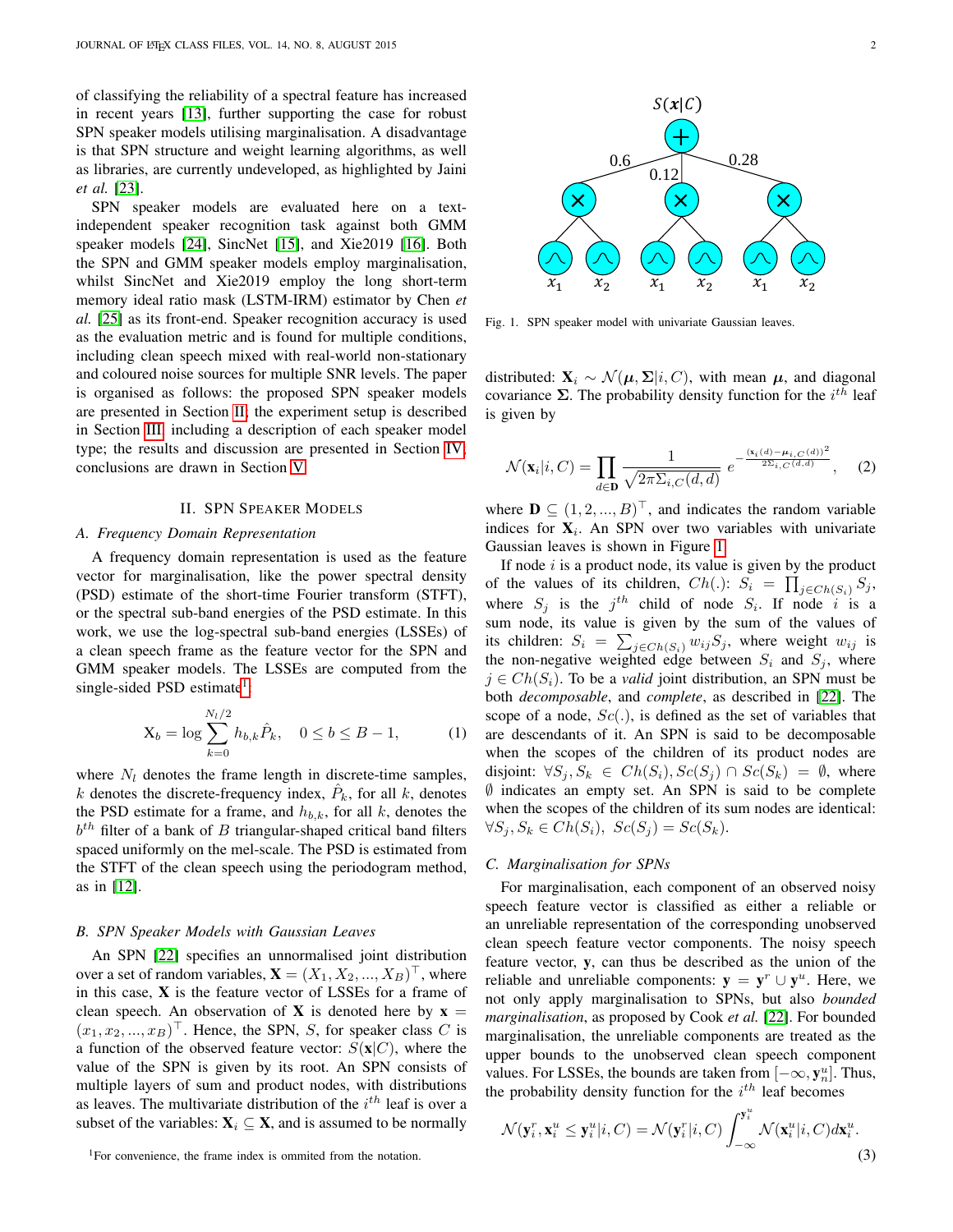#### <span id="page-2-3"></span>TABLE I SPEAKER RECOGNITION ACCURACY FOR THE REAL-WORLD NON-STATIONARY NOISE SOURCES. THE AVERAGE IMPROVEMENT OVER THE MODEL IN THE PRECEDING ROW IS SHOWN IN THE LAST COLUMN. THE HIGHEST ACCURACY FOR EACH CONDITION IS SHOWN IN BOLDFACE.

|                         |       | <b>Bounds</b> | SNR level (dB)    |       |       |       |                     |       |       |       |         |       |                          |
|-------------------------|-------|---------------|-------------------|-------|-------|-------|---------------------|-------|-------|-------|---------|-------|--------------------------|
| <b>Model</b>            | Marg. |               | Voice babble      |       |       |       | <b>Street music</b> |       |       |       | Average |       |                          |
|                         |       |               | -5                |       |       | 10    | $\overline{15}$     | -5    |       |       | 10      | 15    | impr.                    |
| GMM[24]                 | no    | no            | $\overline{0.00}$ | 0.00  | 0.63  | 13.02 | 50.48               | 0.00  | 0.00  | 0.95  | 5.40    | 25.40 |                          |
| <b>SPN</b>              | no    | no            | 0.00              | 0.00  | 1.59  | 15.56 | 50.16               | 0.00  | 0.32  | 1.27  | 6.03    | 25.71 | $+0.48$                  |
| GMM[24]                 | yes   | no            | 2.22              | 6.35  | 18.10 | 46.98 | 79.37               | 4.76  | 10.48 | 20.32 | 37.46   | 66.35 |                          |
| <b>SPN</b>              | yes   | no            | 2.22              | 7.30  | 19.05 | 50.79 | 83.49               | 4.13  | 10.48 | 24.13 | 40.95   | 71.43 | $+2.16$                  |
| GMM[24]                 | yes   | yes           | 15.24             | 29.21 | 48.57 | 72.70 | 89.21               | 20.63 | 32.06 | 54.60 | 71.11   | 85.40 | $\overline{\phantom{a}}$ |
| <b>SPN</b>              | yes   | yes           | 14.60             | 32.70 | 55.87 | 77.78 | 91.43               | 22.54 | 34.92 | 59.37 | 74.29   | 90.16 | $+3.49$                  |
| $SincNet[15] + IRM[25]$ | Ξ.    |               | 0.63              | 4.44  | 25.40 | 71.75 | 92.70               | 1.27  | 5.40  | 23.81 | 64.44   | 92.38 | $-17.14$                 |
| SincNet[15]             | ۰     |               | 0.32              | 1.59  | 18.10 | 56.83 | 93.02               | 0.63  | 2.86  | 11.11 | 46.98   | 85.40 | $-6.54$                  |
| $Xie2019[16] + IRM[25]$ | ٠     |               | 0.63              | 1.27  | 10.48 | 28.89 | 53.33               | 0.32  | 1.27  | 4.44  | 20.63   | 40.95 | $-15.46$                 |
| Xie2019[16]             | ۰     |               | 0.32              | 0.95  | 4.13  | 14.92 | 41.27               | 0.00  | 0.32  | 2.54  | 13.65   | 35.56 | $-4.85$                  |

For marginalisation, the unreliable components are treated as missing. Thus, the bounds are taken from  $[-\infty, \infty]$ , and the integral in Equation [3](#page-1-3) reduces to unity. This gives the marginal probability density function for the leaf:  $\mathcal{N}(\mathbf{y}_i^r|i, C)$ . When all of the components of  $y_i$  are unreliable, it is treated as a vector with no instantiated components:  $\mathcal{N}(\mathbf{y}_i^r = \emptyset | i, C) = 1$ .

### III. EXPERIMENT SETUP

#### <span id="page-2-0"></span>*A. Signal Processing*

The feature vectors for the GMM and SPN speaker models were computed using the following hyperparameters. The Hamming window function was used for analysis, with a frame length of 32 ms (512 discrete-time samples) and a frame shift of 16 ms (256 discrete-time samples). The 257-point singlesided PSD estimate for a frame included both the DC and Nyquist frequency component. The LSSEs of a PSD estimate were computed using 26 triangular-shaped critical band filters spaced uniformly on the mel-scale.

#### *B. Classification of Reliable Spectral Components*

Here, the reliability of a spectral component is determined by its *a priori* SNR, as in [\[26\]](#page-4-25). A component with an *a priori* SNR of greater than 0 dB is classified as reliable [\[27\]](#page-4-26). Deep Xi from [\[28\]](#page-4-27) is used here as the *a priori* SNR estimator. It is a deep learning approach to *a priori* SNR estimation, and is available at: [https://github.com/anicolson/DeepXi.](https://github.com/anicolson/DeepXi) Deep Xi estimates the *a priori* SNR for each of the 257 frequencydomain components of a noisy speech frame. The *a priori* SNR estimate for each sub-band is subsequently found by applying the filterbank used to compute the LSSEs.

# *C. Training and Testing Sets*

The TIMIT corpus [\[29\]](#page-4-28) (16 kHz, single-channel), which consists of 630 speakers with 10 utterances each, was used as the clean speech set in this work. The  $si^*$  and  $sx^*$  subsets were used for training  $(5040$  utterances) and the  $sa^*$  subset was used for testing  $(1\,260)$  utterances). Each clean speech recording from the  $sa^*$  subset was mixed additively with one of four real-world noise source recordings to create the noisy speech for testing (315 clean speech recordings for each noise source). Each noisy speech recording was replicated at five SNR levels: −5 to 15 dB, in 5 dB increments, forming a testing set of 6 300 noisy speech recordings. The real-world noise sources included two non-stationary and two coloured. The two real-world non-stationary noise sources included *voice babble* from the RSG-10 noise dataset [\[30\]](#page-4-29) and *street music*[2](#page-2-2) from the Urban Sound dataset [\[31\]](#page-4-30). The two real-world coloured noise sources included *F16* and *factory* (welding) from the RSG-10 noise dataset [\[30\]](#page-4-29).

# *D. Speaker Model Configurations*

GMM: For each speaker, a GMM consisting of 48 diagonal covariance clusters was trained on the training set using the expectation-maximisation algorithm [\[32\]](#page-4-31), and the k-means++ algorithm for parameter initialisation [\[33\]](#page-4-32).

SincNet: [\[15\]](#page-4-14) is available at: [https://github.com/mravanelli/](https://github.com/mravanelli/SincNet) [SincNet,](https://github.com/mravanelli/SincNet) and was trained using the training set.

Xie2019: [\[16\]](#page-4-15) is available at: [https://github.com/WeidiXie/](https://github.com/WeidiXie/VGG-Speaker-Recognition) [VGG-Speaker-Recognition,](https://github.com/WeidiXie/VGG-Speaker-Recognition) and was trained using the training set with an input spectrogram size of 1 second.

SincNet + IRM & Xie2019 + IRM: The LSTM-IRM estimator from [\[25\]](#page-4-24) was used as the front-end for SincNet and Xie2019. The training data and configuration from [\[34\]](#page-4-33) was used specifically.

SPN: Each speaker was modelled using an SPN with univariate Gaussian leaves. The SPFlow library was used to implement the SPN speaker models [\[35\]](#page-4-34). A variant of the LearnSPN algorithm [\[36\]](#page-4-35) that partitions and clusters variables using the Hirschfeld-Gebelein-Rényi maximum correlation coefficient [\[37\]](#page-4-36) was used as the structure learning algorithm. The minimum number of instances to split was set to 50, and the threshold of significance was set to 0.3 for the structure learning algorithm.

## IV. RESULTS AND DICSUSSION

## <span id="page-2-1"></span>*A. Real-World Non-Stationary Noise Sources*

Table [I](#page-2-3) shows the speaker recognition accuracy for the real-world non-stationary noise sources: *voice babble* and

<span id="page-2-2"></span><sup>2</sup>Street music recording number 26 270 was used from the Urban Sound dataset.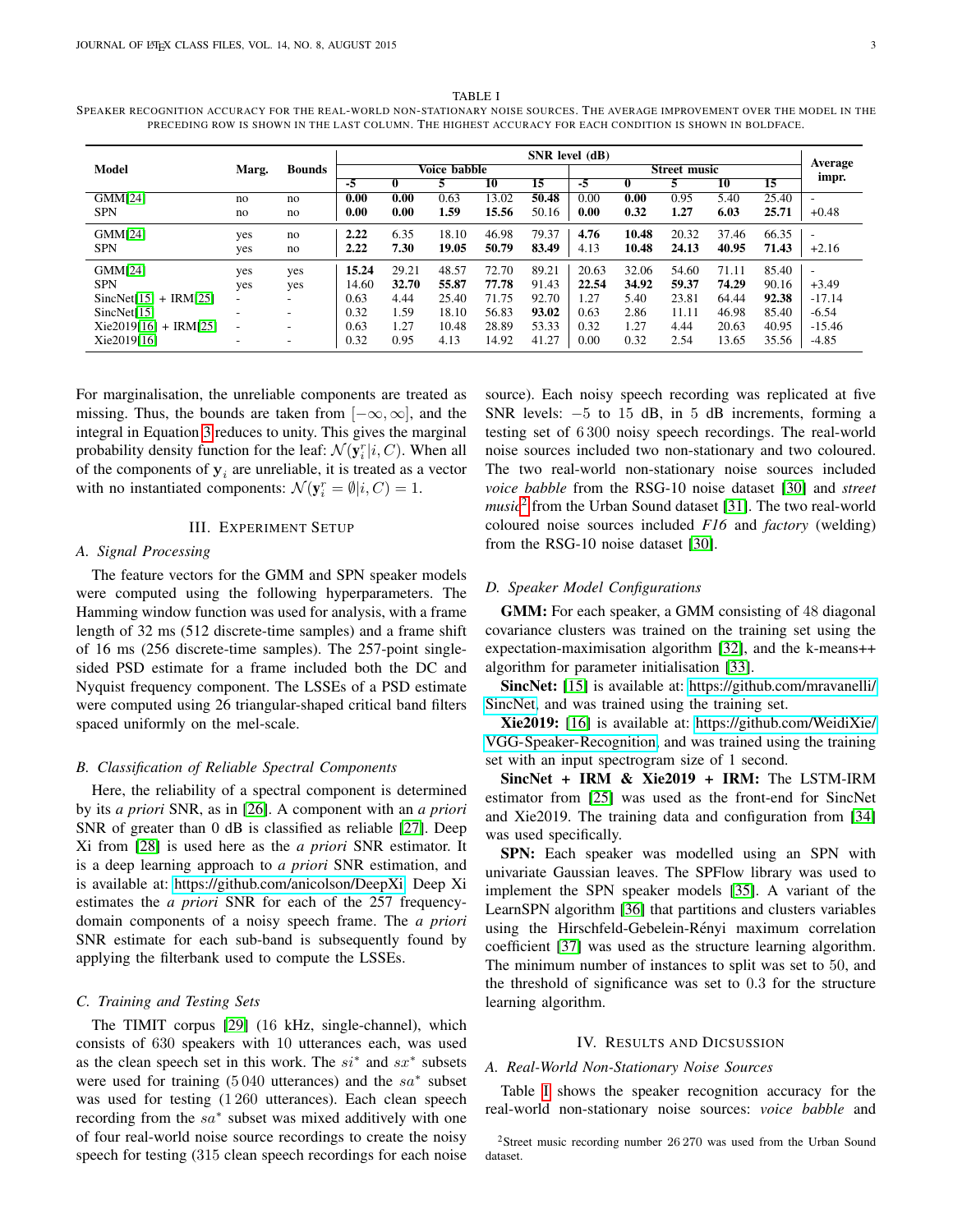<span id="page-3-1"></span>TABLE II SPEAKER RECOGNITION ACCURACY FOR THE REAL-WORLD COLOURED NOISE SOURCES. THE AVERAGE IMPROVEMENT OVER THE MODEL IN THE PRECEDING ROW IS SHOWN IN THE LAST COLUMN. THE HIGHEST ACCURACY FOR EACH CONDITION IS SHOWN IN BOLDFACE.

|                         | Marg. | <b>Bounds</b> | $SNR$ level $(dB)$ |       |       |       |                 |       |       |       |         |       |                          |
|-------------------------|-------|---------------|--------------------|-------|-------|-------|-----------------|-------|-------|-------|---------|-------|--------------------------|
| Model                   |       |               | F16                |       |       |       | <b>Factory</b>  |       |       |       | Average |       |                          |
|                         |       |               | -5                 | 0     |       | 10    | $\overline{15}$ | -5    |       |       | 10      | 15    | impr.                    |
| GMM[24]                 | no    | no            | 0.32               | 0.32  | 0.95  | 0.95  | 10.16           | 0.63  | 1.27  | 0.63  | 1.90    | 12.06 | $\overline{\phantom{a}}$ |
| <b>SPN</b>              | no    | no            | 0.32               | 0.32  | 0.32  | 2.54  | 14.92           | 0.63  | 0.63  | 0.63  | 2.54    | 13.65 | $+0.73$                  |
| GMM[24]                 | yes   | no            | 1.90               | 7.30  | 21.27 | 34.29 | 58.73           | 3.17  | 5.71  | 10.79 | 25.40   | 53.65 | $\overline{\phantom{a}}$ |
| <b>SPN</b>              | yes   | no            | 1.90               | 10.16 | 21.59 | 34.60 | 59.37           | 2.54  | 6.35  | 14.29 | 28.89   | 55.87 | $+1.33$                  |
| GMM[24]                 | yes   | yes           | 19.37              | 35.24 | 46.98 | 62.54 | 80.32           | 11.75 | 18.41 | 36.83 | 54.60   | 81.90 | $\overline{\phantom{a}}$ |
| <b>SPN</b>              | yes   | yes           | 22.54              | 36.83 | 49.84 | 66.35 | 81.90           | 10.48 | 21.59 | 39.68 | 56.83   | 82.54 | $+2.06$                  |
| $SincNet[15] + IRM[25]$ | Ξ.    |               | 0.63               | 1.27  | 5.71  | 26.67 | 72.70           | 0.95  | 1.59  | 13.02 | 44.13   | 86.67 | $-21.52$                 |
| SincNet[15]             | ۰     | ۰.            | 0.32               | 0.63  | 4.13  | 16.19 | 57.78           | 0.00  | 0.95  | 5.71  | 35.56   | 78.41 | $-5.37$                  |
| $Xie2019[16] + IRM[25]$ | ۰     |               | 0.32               | 0.32  | 2.86  | 6.98  | 20.00           | 0.00  | 0.32  | 0.63  | 2.86    | 21.27 | $-14.41$                 |
| Xie2019[16]             | ۰     |               | 0.32               | 0.63  | 3.17  | 7.62  | 21.90           | 0.95  | 0.63  | l.27  | 5.71    | 26.67 | $+1.33$                  |

*street music*. Over all of the tested conditions in Table [I,](#page-2-3) the SPN speaker models demonstrated an average improvement of 0.48% over the GMM speaker models. This indicates that the SPN speaker models are better able to model the joint distribution of each speaker. It can be seen that the robustness of the SPN speaker models significantly increases when either marginalisation or bounded marginalisation is used. The SPN speaker models attained an average improvement of 2.16% and 3.49% over the GMM speaker models when marginalisation and bounded marginalisation were used, respectively. The performance imrovement that the SPN speaker models posses over the GMM speaker models is thus extended when either marginalisation or bounded marginalisation is used.

The SPN speaker models employing bounded marginalisation were able to significantly outperform SincNet + IRM, with an average improvement of 17.14%. While SincNet + IRM achieved the best accuracy at 15 dB for both nonstationary noise sources, it was significantly outperformed at lower SNR levels by the SPN speaker models employing bounded marginalisation. The results presented in Table [I](#page-2-3) show that the SPN speaker models are highly robust to real-world non-stationary noise sources when either marginalisation or bounded marginalisation is used, especially at lower SNR levels.

<span id="page-3-2"></span>TABLE III AVERAGE NUMBER OF PARAMETERS USED BY EACH SPEAKER RECOGNITION SYSTEM FOR EACH OF THE 630 SPEAKERS.

|                                          | SPN | GMM Xie2019 SincNet |        |
|------------------------------------------|-----|---------------------|--------|
| <b>Params.</b> per speaker $2502$ $2544$ |     | 13 545              | 36 718 |

# *B. Real-World Coloured Noise Sources*

Table [II](#page-3-1) shows the speaker recognition accuracy for the real-world coloured noise sources: *F16* and *factory*. The SPN speaker models utilising bounded marginalisation again outperformed SincNet + IRM, with an average performance increase of 21.52%. Over all of the tested conditions in Table [II,](#page-3-1) the SPN speaker models demonstrated an average improvement of 1.33% and 2.66% over the GMM speaker models when marginalisation and bounded marginalisation were used, respectively. This indicates that marginalisation and bounded marginalisation are more suited to SPN speaker models than GMM speaker models.

The results presented in Tables [I](#page-2-3) and [II](#page-3-1) show that the SPN speaker models are highly robust to both real-world nonstationary and coloured noise sources, when either marginalisation or bounded marginalisation is used. These results are made more significant when considering the number of parameters that each speaker recognition system expends on a speaker, as specified in Table [III.](#page-3-2) The SPN speaker models were more robust than SincNet, whilst employing 14.7 times fewer parameters on average per speaker. This exhibits the parameter efficiency of the SPN speaker models.

#### *C. Future Direction*

The SPN structure learning algorithm used here, LearnSPN (introduced in 2013) [\[36\]](#page-4-35), was the second-ever proposed. Several structure learning algorithms that can outperform LearnSPN have since been introduced, including Prometheus [\[23\]](#page-4-22). Additionally, it is common to use backpropagation to fine-tune the weights of an SPN (as used to train CNNs), something that was not carried out here. With a better structure learning algorithm, and the use of a weight learning algorithm, the joint distribution of a speaker could perhaps be more effectively modelled. This may improve the performance of SPN speaker models at higher SNR levels. SPN acoustic models utilising marginalisation should also be investigated for robust automatic speech recognition (ASR), and for robust speaker verification, where the universal background model framework could be employed [\[2\]](#page-4-1).

### V. CONCLUSION

<span id="page-3-0"></span>Here, sum-product networks (SPNs) are employed as robust speaker models. They are evaluated on real-world nonstationary and coloured noise sources at multiple SNR levels. When marginalisation is used, SPN speaker models are more robust than current speaker recognition systems that employ significantly more parameters and pre-processing techniques. With the development of better structure and weight learning algorithms, SPNs are predicted to have a bright future not only for robust speaker recognition, but also for robust ASR.